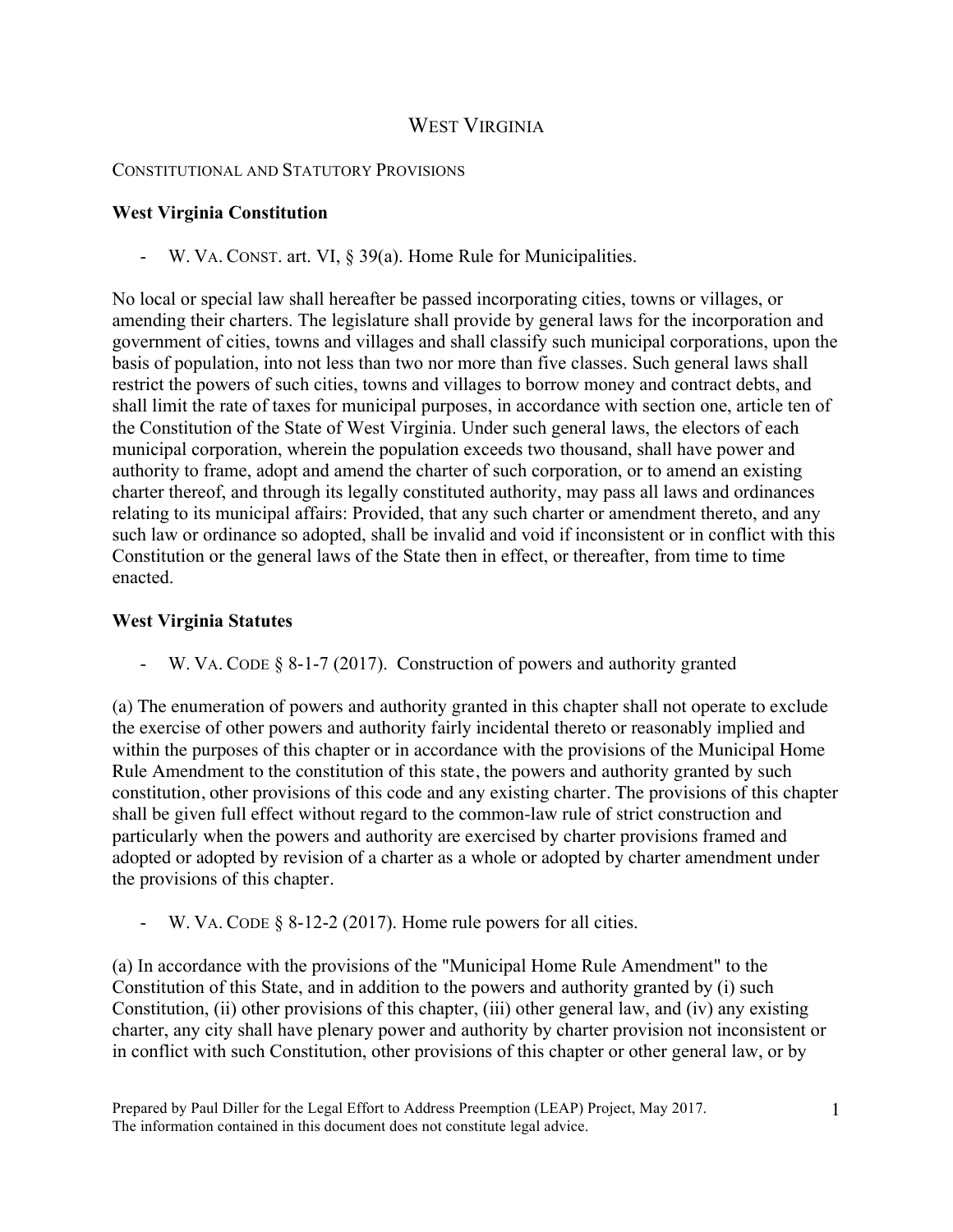ordinance not inconsistent or in conflict with such Constitution, other provisions of this chapter, other general law or any existing charter, to provide for the government, regulation and control of the city's municipal affairs, including, but not limited to the following:

(1) The creation or discontinuance of departments of the city's government and the prescription, modification or repeal of their powers and duties;

(2) The transaction of the city's business;

(3) The incurring of the city's obligations;

(4) The presentation, ascertainment, disposition and discharge of claims against the city;

(5) The acquisition, care, management and use of the city's streets, avenues, roads, alleys, ways and property;

(6) The levy, assessment, collection and administration of such taxes and such special assessments for benefits conferred, as have been or may be specifically authorized by the legislature;

(7) The operation and maintenance of passenger transportation services and facilities, if authorized by the public service commission, and if so authorized, such transportation system may be operated without the corporate limits of such city, but may not be operated within the corporate limits of another municipality without the consent of the governing body thereof; (8) The furnishing of all local public services;

(9) The government, protection, order, conduct, safety and health of persons or property therein;

(10) The adoption and enforcement of local police, sanitary and other similar regulations; and

(11) The imposition and enforcement of penalties for the violation of any of the provisions of its charter or of any of its ordinances.  $\mathcal{L}_\mathcal{L} = \{ \mathcal{L}_\mathcal{L} = \{ \mathcal{L}_\mathcal{L} = \{ \mathcal{L}_\mathcal{L} = \{ \mathcal{L}_\mathcal{L} = \{ \mathcal{L}_\mathcal{L} = \{ \mathcal{L}_\mathcal{L} = \{ \mathcal{L}_\mathcal{L} = \{ \mathcal{L}_\mathcal{L} = \{ \mathcal{L}_\mathcal{L} = \{ \mathcal{L}_\mathcal{L} = \{ \mathcal{L}_\mathcal{L} = \{ \mathcal{L}_\mathcal{L} = \{ \mathcal{L}_\mathcal{L} = \{ \mathcal{L}_\mathcal{$ 

## HOME RULE STRUCTURE, INCLUDING LACK OF IMMUNITY FROM STATE PREEMPTION

The Municipal Home Rule Amendment, ratified in 1936, required the state legislature to provide, by general law, for the incorporation and government of all municipalities. Prior to this constitutional amendment, the legislature was empowered to exercise its absolute power over municipalities through special acts, but with restrictions.<sup>1</sup> In 1969, the state recodified the municipal law statutes in order to achieve uniformity in the powers granted to municipalities.<sup>2</sup> The 1969 act also sought to abrogate the judicial canon of Dillon's Rule within the state, which persisted long after the 1936 constitutional amendment.<sup>3</sup> Nonetheless, the West Virginia Supreme Court continued to interpret local autonomy narrowly despite the clear thrust of these

<sup>&</sup>lt;sup>1</sup> Matter of City of Morgantown, 226 S.E.2d 900, 903 (W. Va. 1976).

<sup>2</sup> 1969 W. Va. Acts ch. 86 (codified in relevant part at W.VA. CODE § 8-1-6 (2017)); *see also* Hogan v. City of South Charleston, 260 S.E.2d 833, 835-36 (W.Va. 1979) ("[I]n recodifying the State municipal law in 1969 in order to achieve uniformity in the powers granted to municipalities, the Legislature intended that the provisions of the State municipal law should have primacy over conflicting provisions in a municipal charter.").

<sup>3</sup> *See* Robert M. Bastress, Jr., *Localism and the West Virginia Constitution*, 109 W. VA. L. REV. 683, 700 (2007) ("[T]he Legislature in 1969 rewrote the municipal code and quite clearly attempted to confer on cities a substantial degree of local autonomy, subject to legislative override through general laws.") (citing relevant statutes).